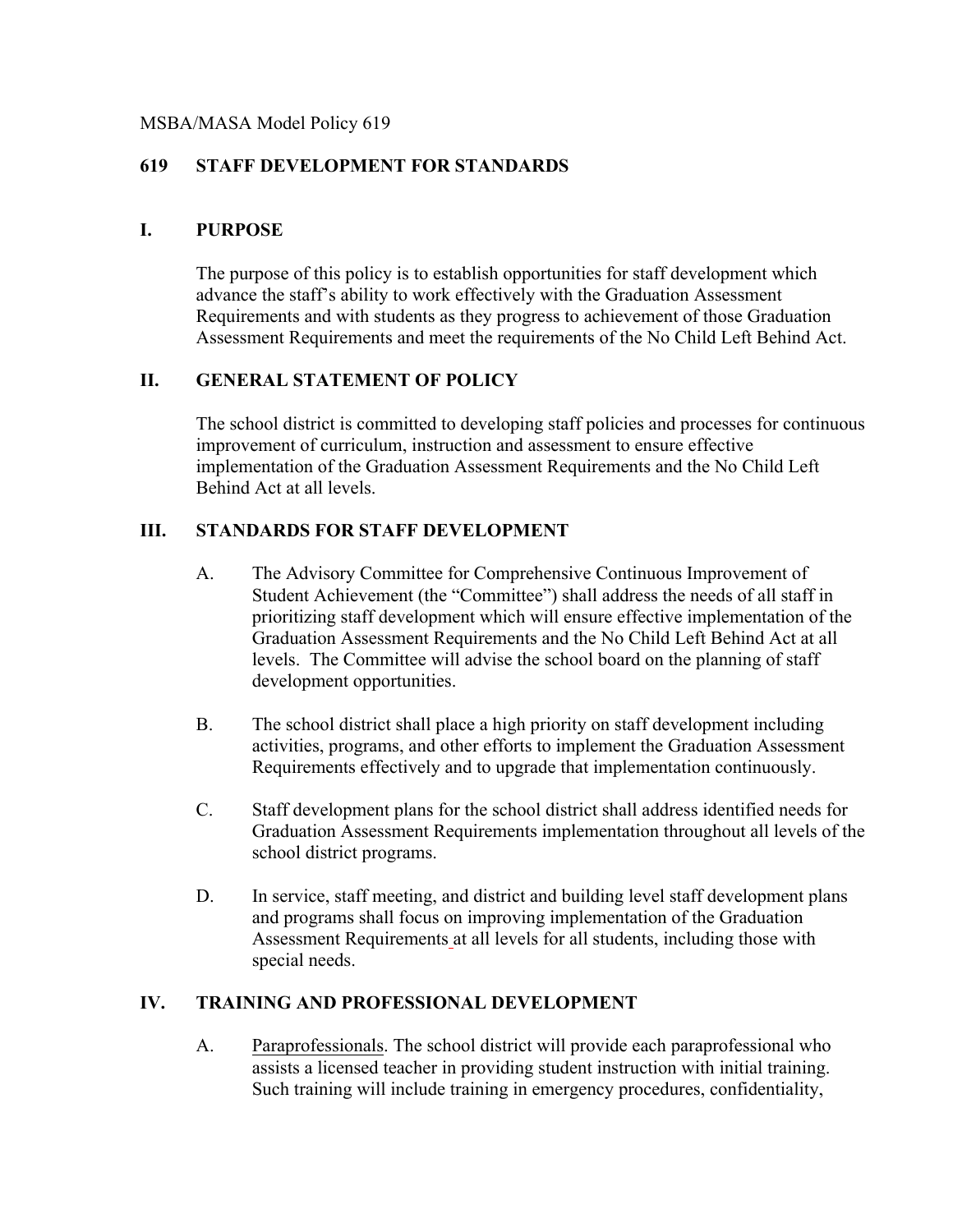vulnerability, reporting obligations, discipline, policies, roles and responsibilities, and building orientation. Training will be provided within the first 60 days a paraprofessional begins supervising or working with students.

- B. Teachers/Administrators
	- 1. The school district will provide high quality and ongoing professional development activities as required by state and federal laws.
	- 2. The school district will assign an administrator to serve as a highly objective uniform state standard of evaluation ("HOUSSE") reviewer. The administrator shall meet with teachers and, where appropriate, certify the teacher's application for highly qualified status.

| <b>Legal References:</b> | Minn. Stat. § 120B.02 (Educational Expectations for Minnesota's<br>Students)                   |
|--------------------------|------------------------------------------------------------------------------------------------|
|                          | Minn. Stat. § 120B.11 (School District Process)                                                |
|                          | Minn. Stat. § 120B.363 (Credential for Education Paraprofessionals)                            |
|                          | Minn. Stat. § 122A.16 (Qualified Teacher Defined)                                              |
|                          | Minn. Stat. § 122A.60 (Staff Development Program)                                              |
|                          | Minn. Rules Parts 3501.0640-3501.0655 (Academic Standards for                                  |
|                          | Language Arts)                                                                                 |
|                          | Minn. Rules Parts 3501.0700-3501.0745 (Academic Standards for                                  |
|                          | Mathematics)                                                                                   |
|                          | Minn. Rules Parts 3501.0800-3501.0815 (Academic Standards for the                              |
|                          | Arts)                                                                                          |
|                          | Minn. Rules Parts 3501.0900-3501.0955 (Academic Standards in Science)                          |
|                          | Minn. Rules Parts 3501.1000-3501.1190 (Graduation-Required                                     |
|                          | Assessment for Diploma) (repealed Minn. L. 2013, Ch. 116, Art. 2, § 22)                        |
|                          | Minn. Rules Parts 3501.1200-3501.1210 (Academic Standards for English<br>Language Development) |
|                          | Minn. Rules Parts 3501.1300-3501.1345 (Academic Standards for Social<br>Studies)               |
|                          | 20 U.S. C. § 6301, et seq. (No Child Left Behind Act)                                          |
| <b>Cross References:</b> | MSBA/MASA Model Policy 104 (School District Mission Statement)                                 |
|                          | MSBA/MASA Model Policy 601 (School District Curriculum and                                     |
|                          | <b>Instruction Goals</b> )                                                                     |
|                          | MSBA/MASA Model Policy 613 (Graduation Requirements)                                           |
|                          | MSBA/MASA Model Policy 616 (School District System Accountability)                             |